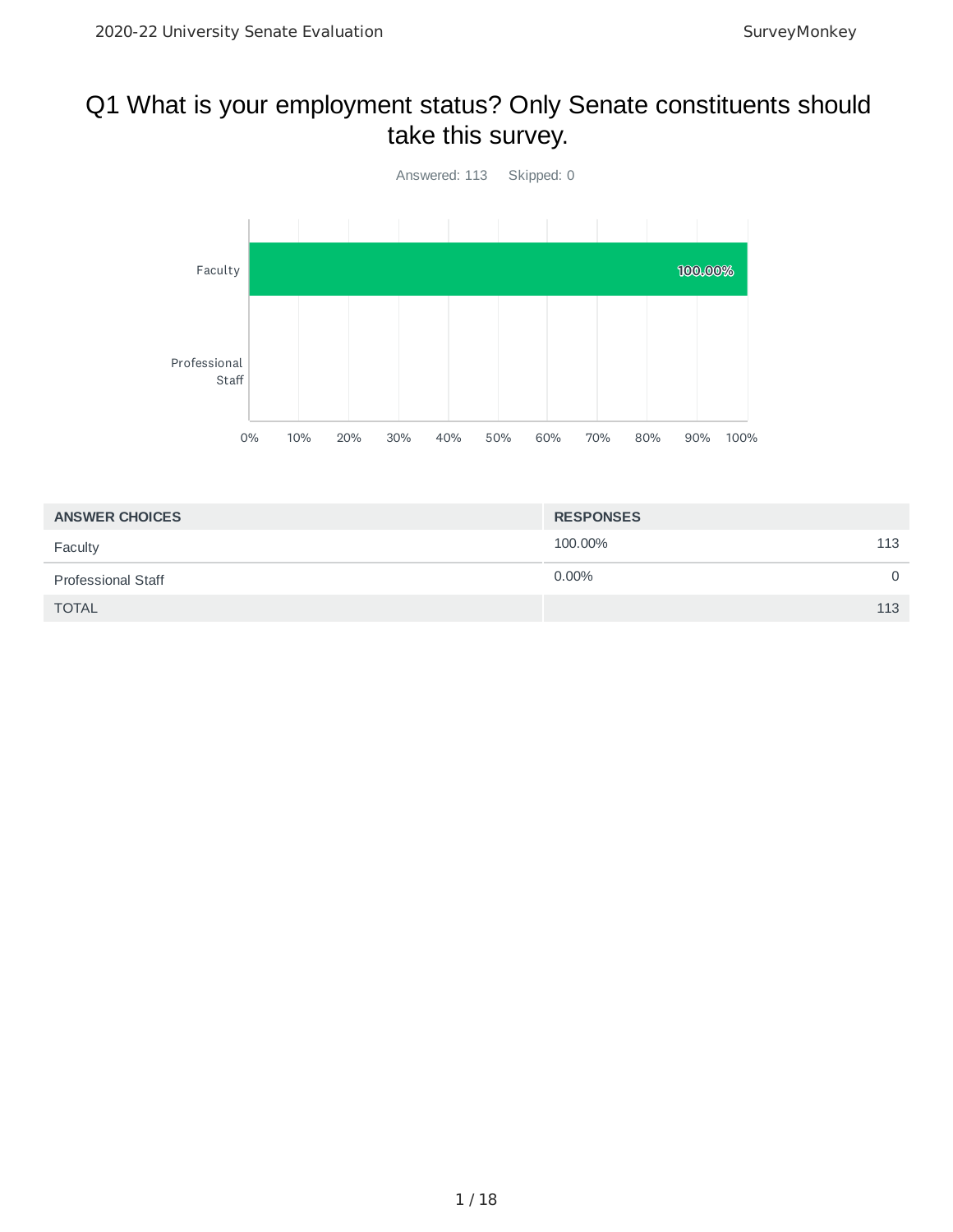

### Q2 Have you ever served on the Senate?

|           | <b>Yes</b>   | No           |              |                         |
|-----------|--------------|--------------|--------------|-------------------------|
|           | <b>YES</b>   | <b>NO</b>    | <b>TOTAL</b> | <b>WEIGHTED AVERAGE</b> |
| Senator   | 27.78%<br>30 | 72.22%<br>78 | 108          | 1.72                    |
| Alternate | 27.55%<br>27 | 72.45%<br>71 | 98           | 1.72                    |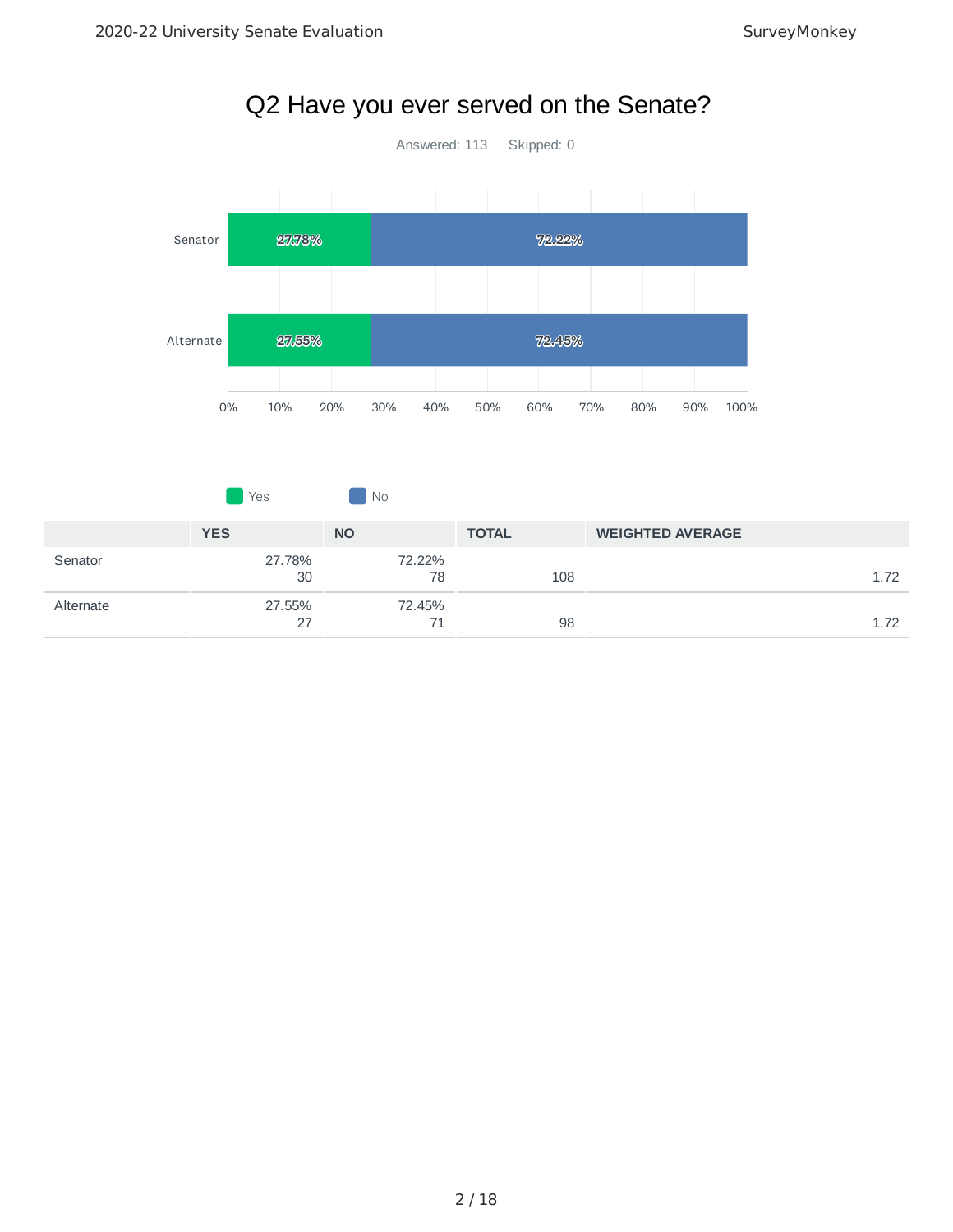# Q3 Have you ever attended or viewed a Senate meeting?



|          | Yes          | $\overline{\phantom{a}}$ No |              |                         |
|----------|--------------|-----------------------------|--------------|-------------------------|
|          | <b>YES</b>   | <b>NO</b>                   | <b>TOTAL</b> | <b>WEIGHTED AVERAGE</b> |
| Attended | 54.55%<br>60 | 45.45%<br>50                | 110          | 1.45                    |
| Viewed   | 71.58%<br>68 | 28.42%<br>27                | 95           | 1.28                    |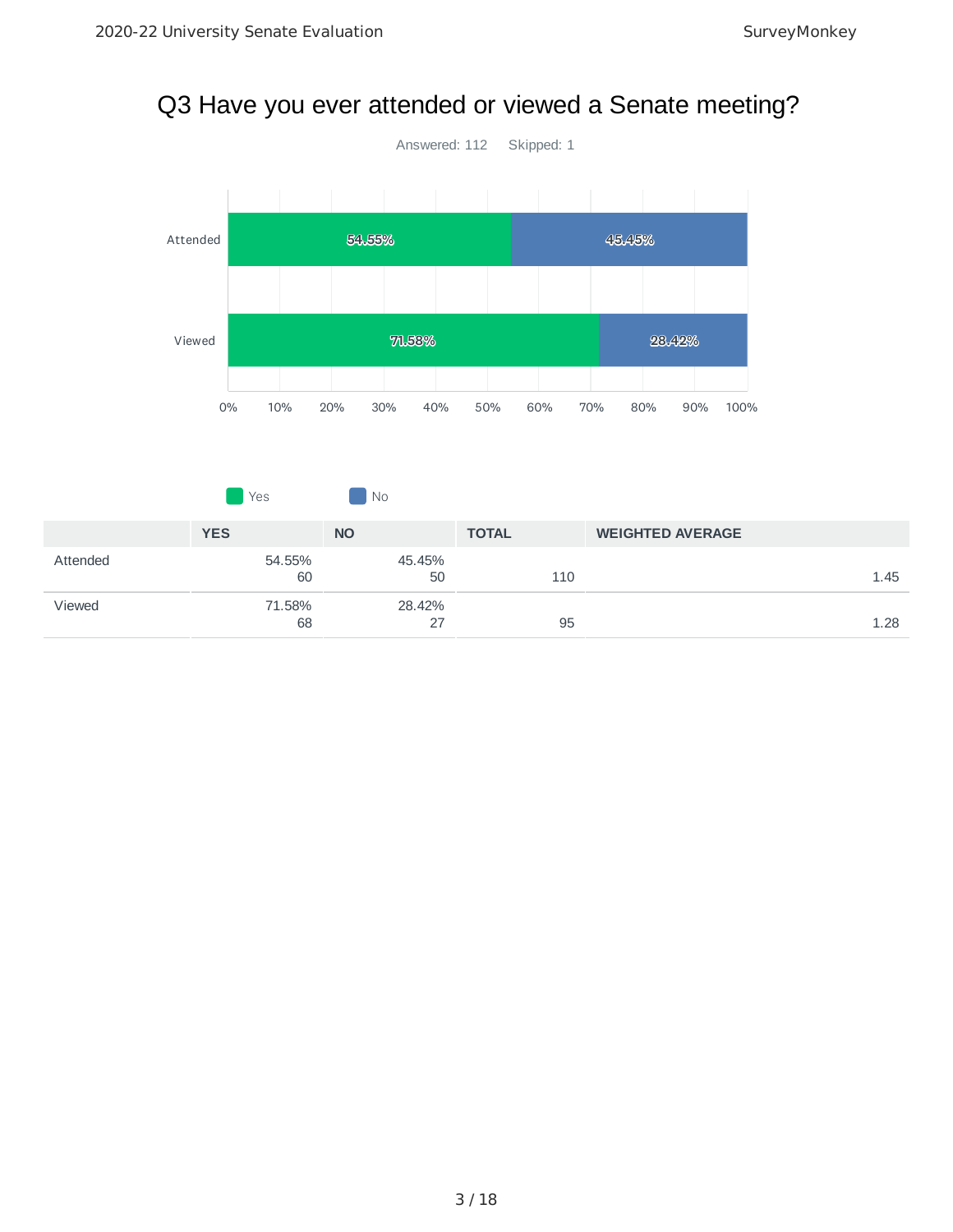

| <b>ANSWER CHOICES</b> | <b>RESPONSES</b>           |
|-----------------------|----------------------------|
| Less than 1 year      | 4.42%<br>5                 |
| 1-5 years             | 20<br>17.70%               |
| 6-10 years            | 25<br>22.12%               |
| 11-20 years           | 39<br>34.51%               |
| 20+ years             | 24<br>21.24%               |
| Prefer not to answer  | $\overline{0}$<br>$0.00\%$ |
| <b>TOTAL</b>          | 113                        |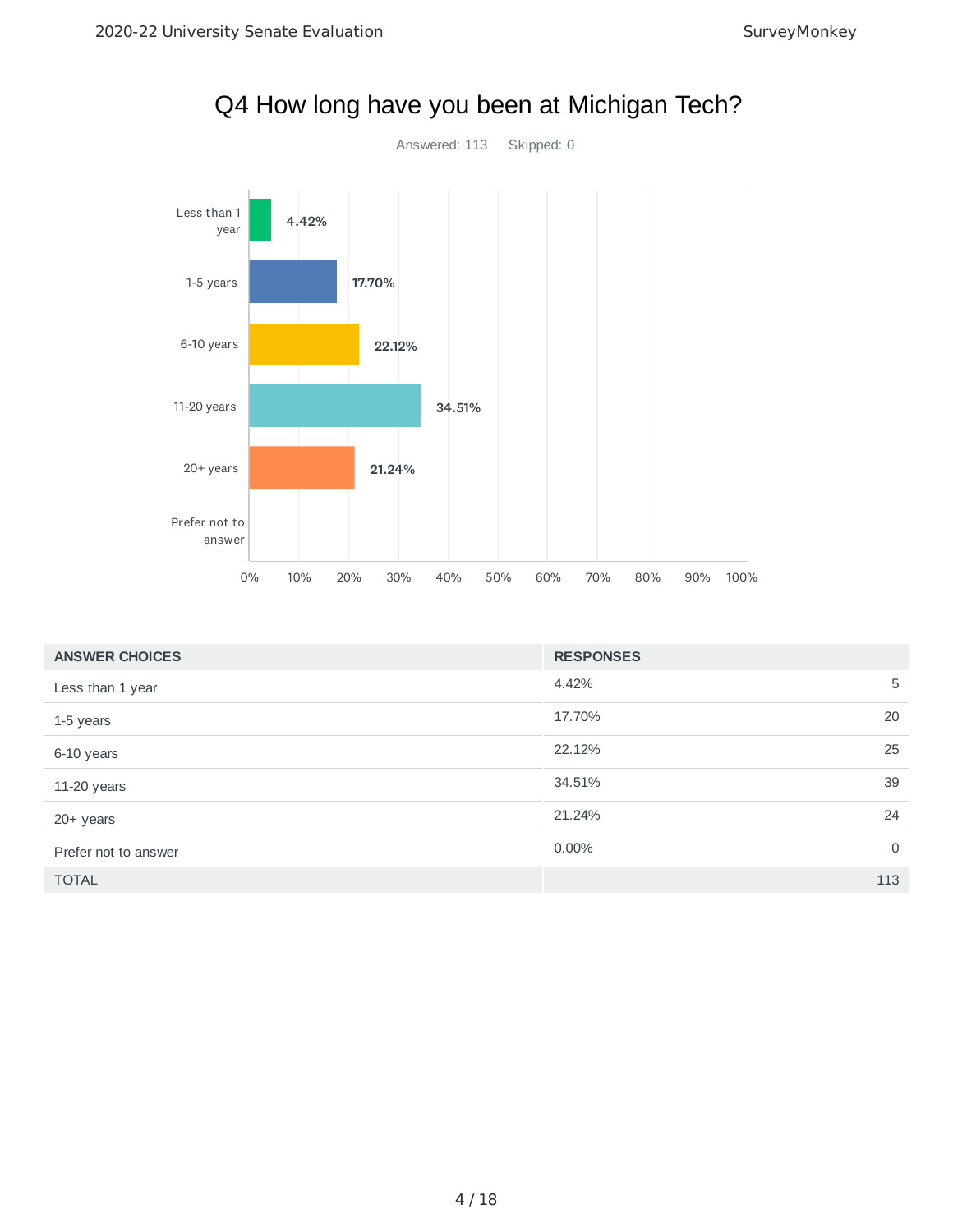Q5 The Senate has been effective in developing shared governance policies and procedures in the following areas. (Note: At Michigan Technological University, the faculty, staff, and the administration should participate cooperatively in developing policies for governance of the University. Effective governance is a product of trust and shared responsibility.)



| Strongly Di | Disagree   | Neutral | Agree |
|-------------|------------|---------|-------|
| Strongly Ag | Don't know |         |       |

|                                                                     | <b>STRONGLY</b><br><b>DISAGREE</b> | <b>DISAGREE</b> | <b>NEUTRAL</b> | <b>AGREE</b> | <b>STRONGLY</b><br><b>AGREE</b> | <b>DON'T</b><br><b>KNOW</b> | <b>TOTAL</b> | <b>WEIGHTED</b><br><b>AVERAGE</b> |
|---------------------------------------------------------------------|------------------------------------|-----------------|----------------|--------------|---------------------------------|-----------------------------|--------------|-----------------------------------|
| a) Selection and<br>evaluation of university<br>administrators      | 21.74%<br>20                       | 19.57%<br>18    | 20.65%<br>19   | 19.57%<br>18 | 8.70%<br>8                      | 9.78%<br>9                  | 92           | 3.03                              |
| b) Guidelines for<br>academic unit charters                         | 14.13%<br>13                       | 9.78%<br>9      | 25.00%<br>23   | 33.70%<br>31 | 7.61%                           | 9.78%<br>9                  | 92           | 3.40                              |
| c) Policies on<br>appointment, promotion,<br>and tenure of faculty  | 9.78%<br>9                         | 11.96%<br>11    | 21.74%<br>20   | 35.87%<br>33 | 14.13%<br>13                    | 6.52%<br>6                  | 92           | 3.52                              |
| d) Establishment,<br>dissolution, and changes<br>in degree programs | 4.35%<br>4                         | 5.43%<br>5      | 16.30%<br>15   | 42.39%<br>39 | 23.91%<br>22                    | 7.61%                       | 92           | 3.99                              |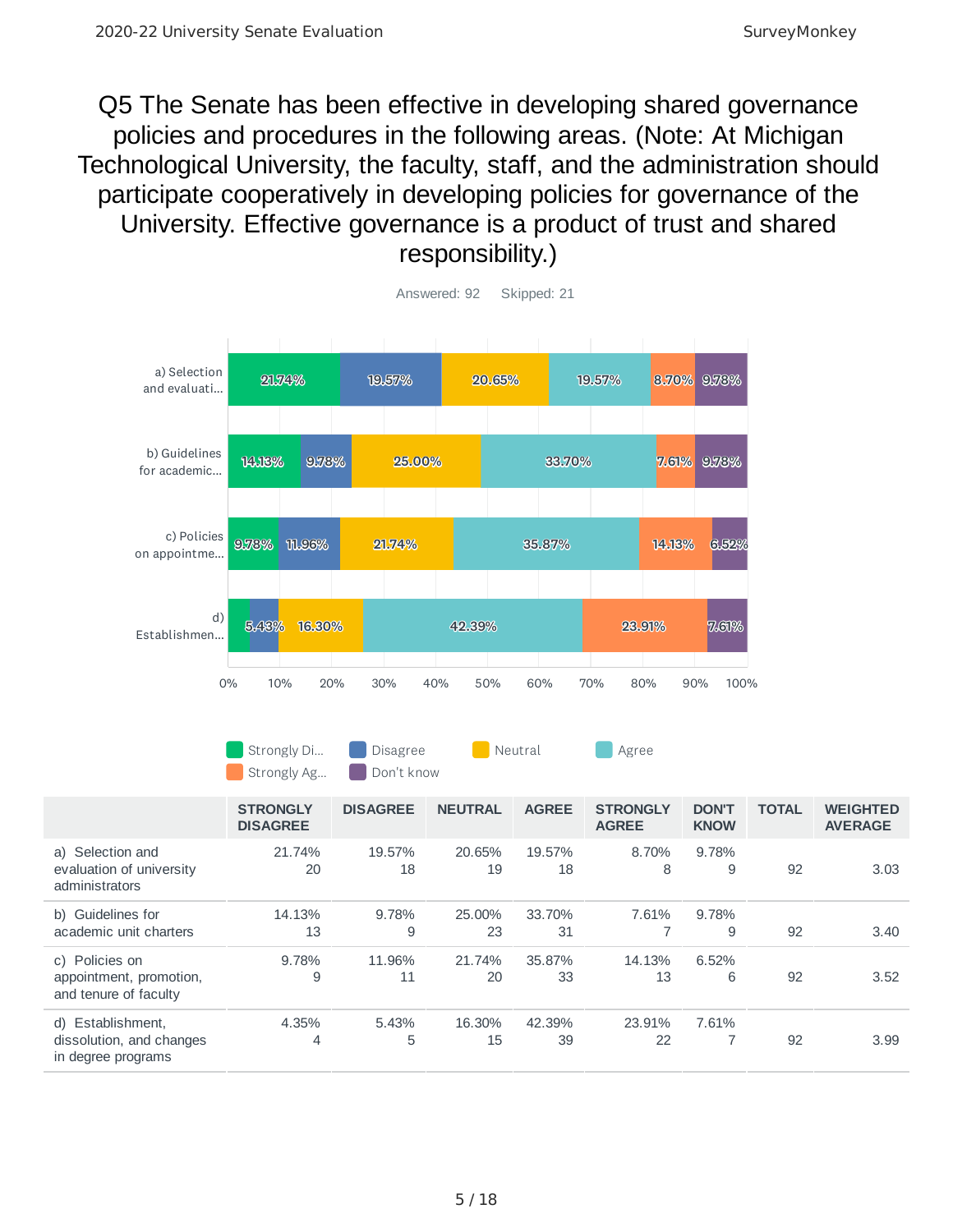#### Q6 The Senate is effective in reflecting your concerns regarding the use of University resources in the following areas:

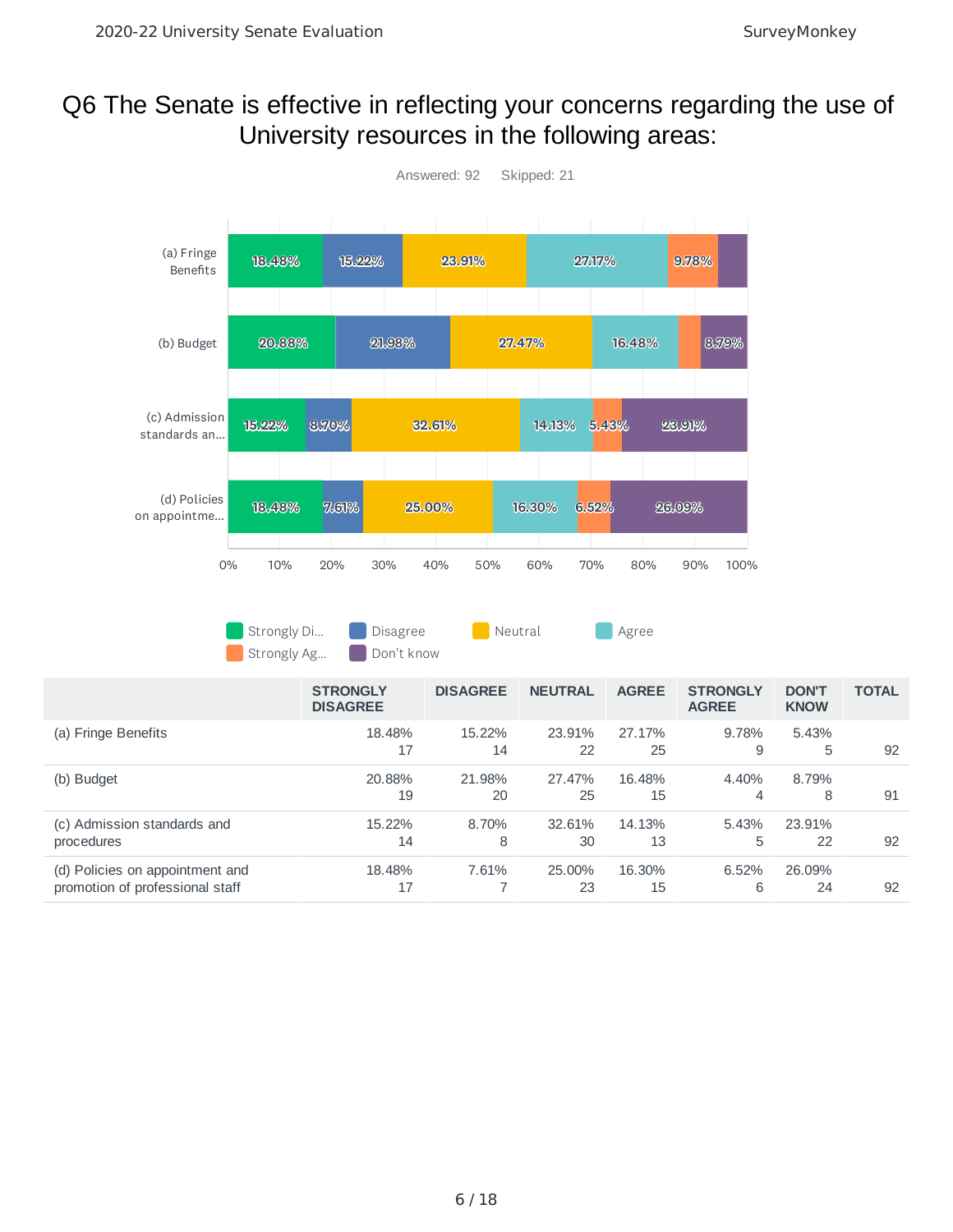#### Q7 The Senate has been effective in communicating with you the issues that impact you.

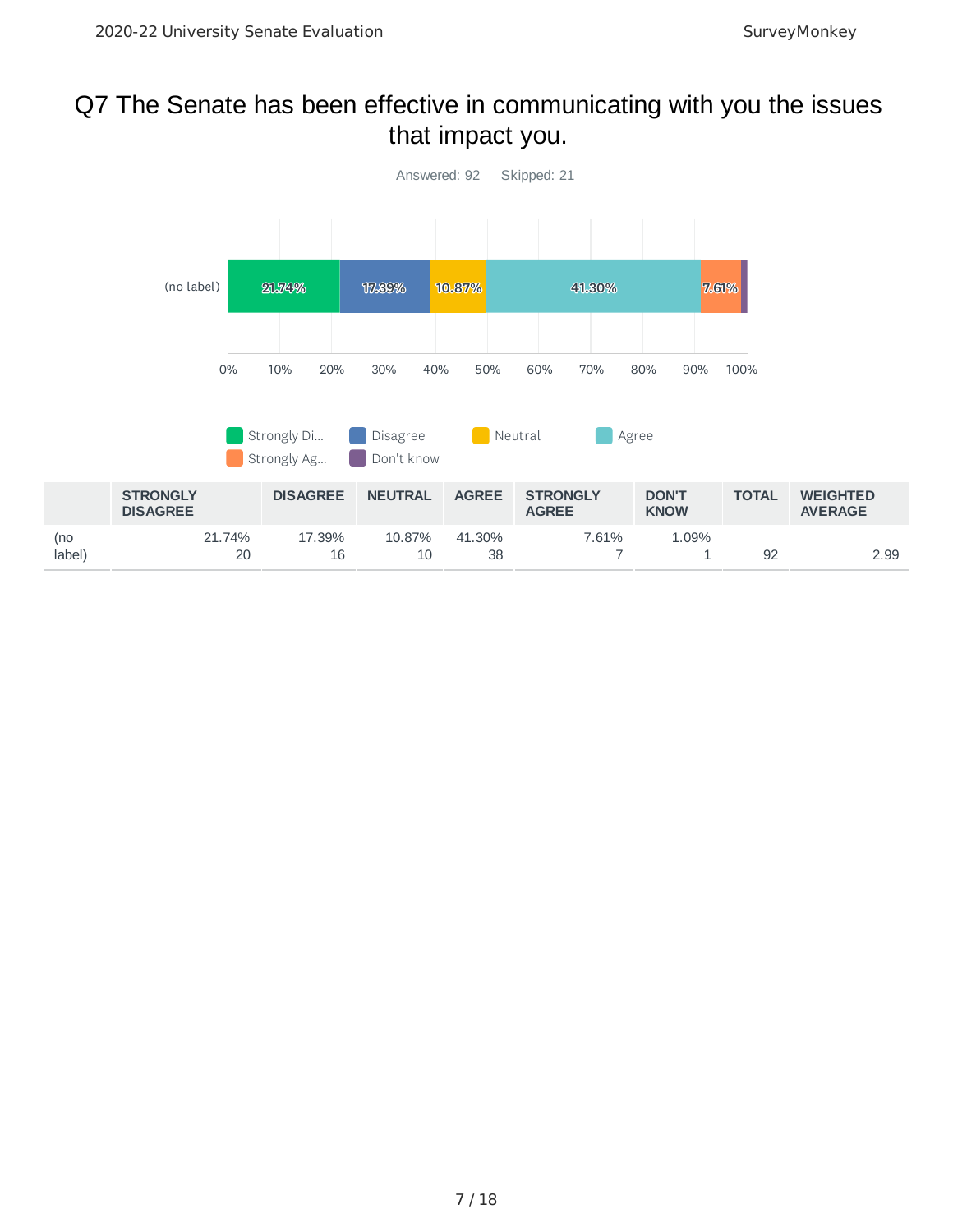#### Q8 The Senate has provided appropriate input to your unit regarding proposals submitted to it.

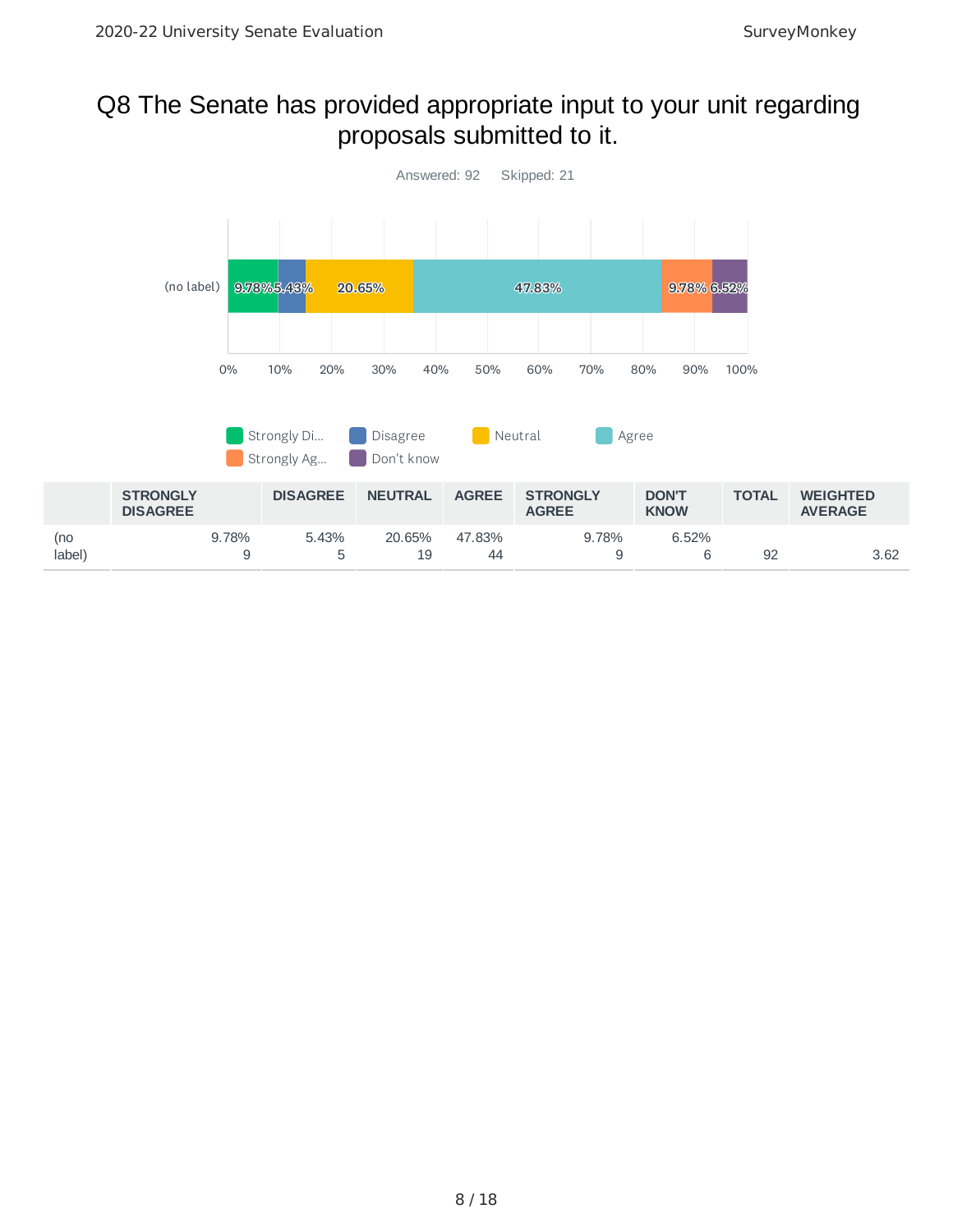#### Q9 The Senate has acted in a timely manner on proposals submitted by your unit.

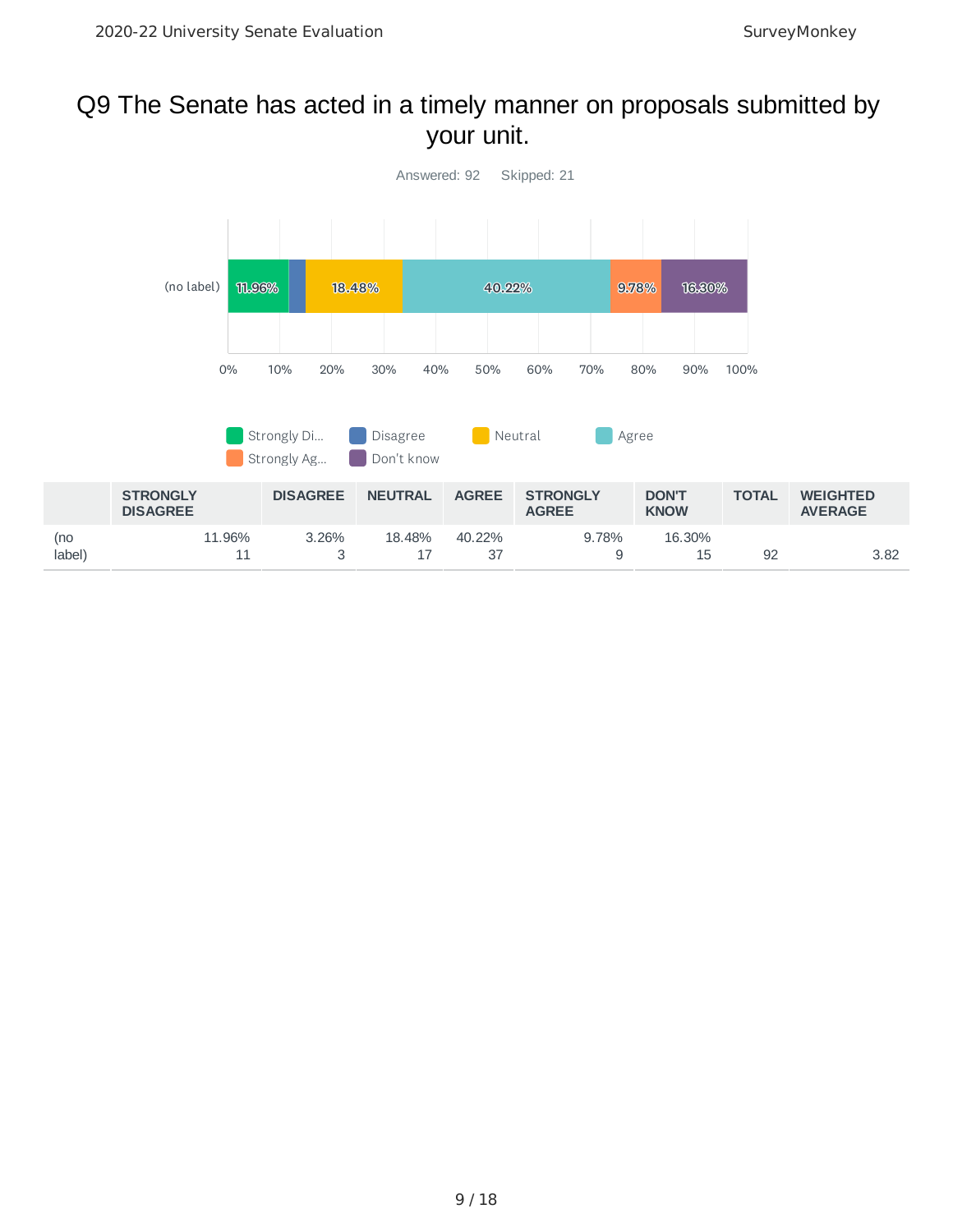#### Q10 Your senator keeps you informed about the issues considered by the Senate.

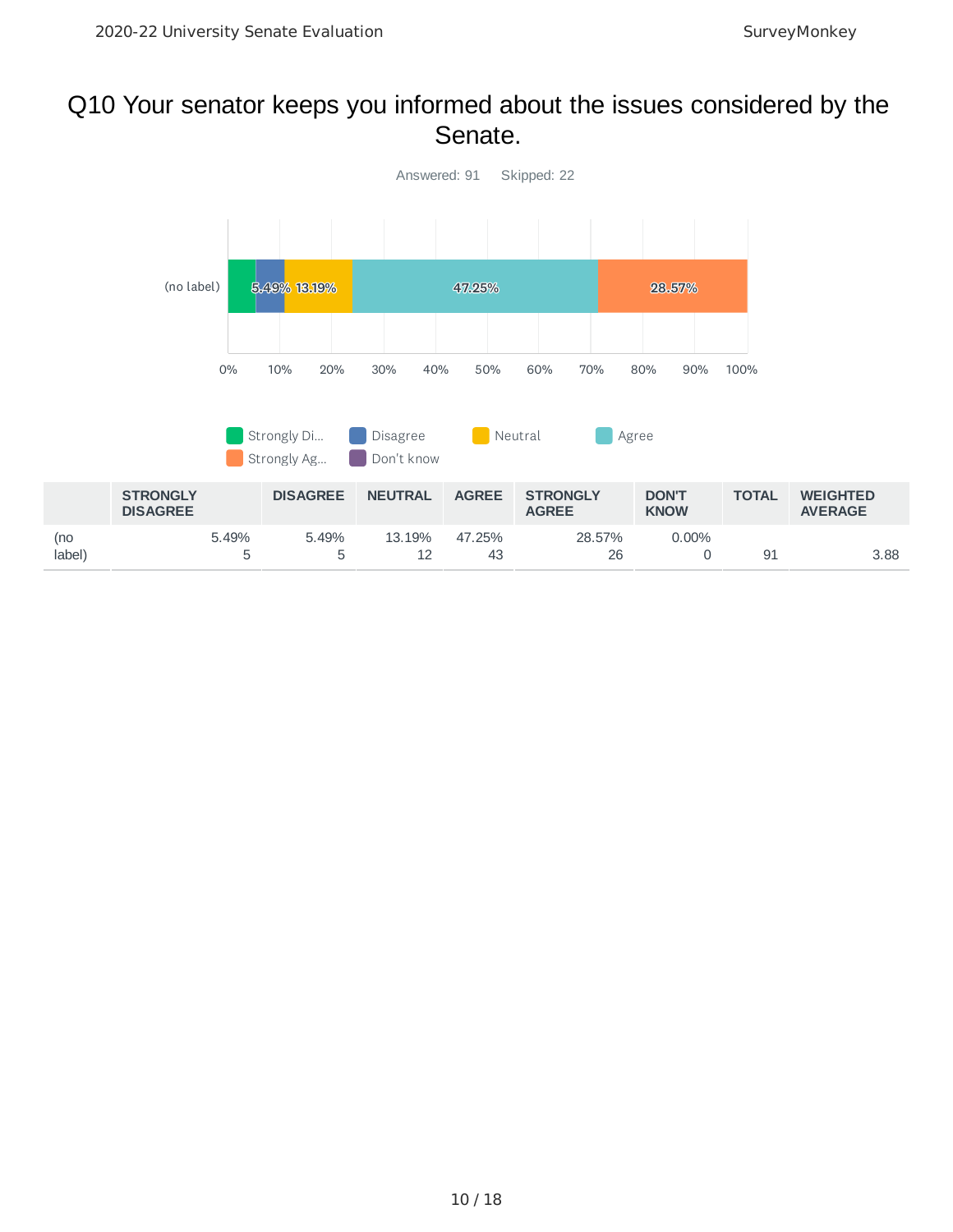#### Q11 The Senate is an effective body in representing professional staff.

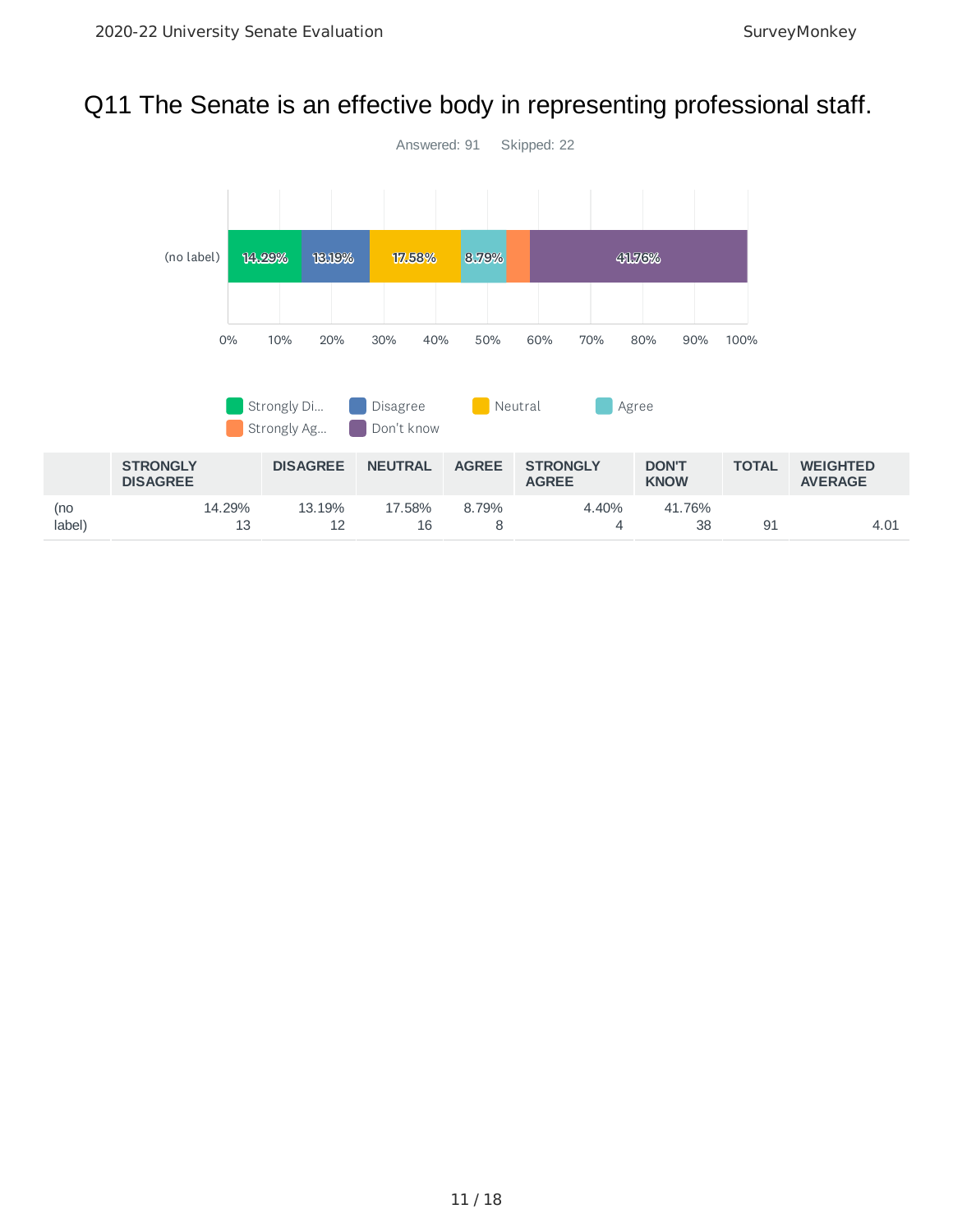#### Q12 The Senate is an effective body in representing faculty.

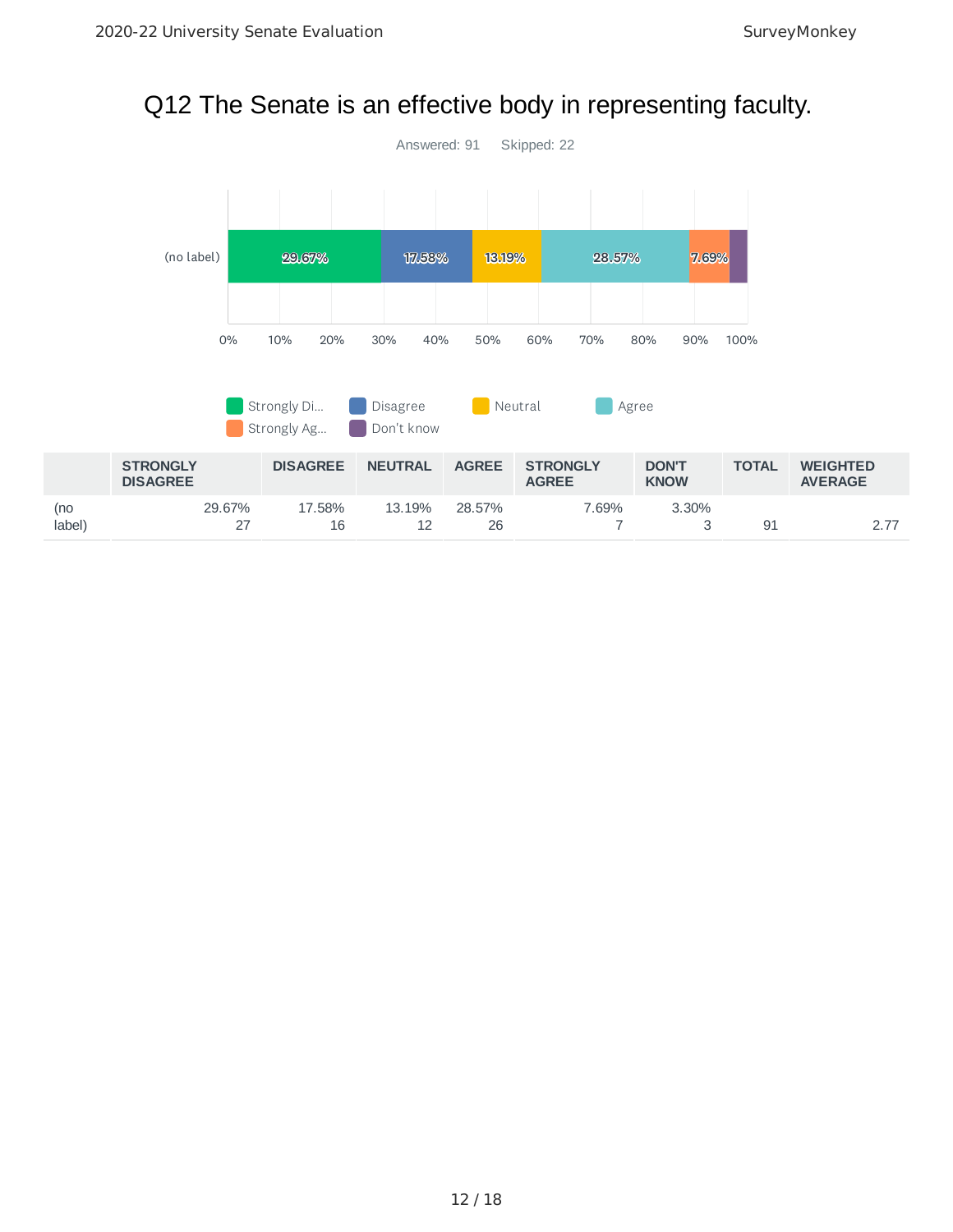#### Q13 Rate the most effective way the Senate can communicate with you.



#### Very Ineffec... Ineffective **Neutral Construction** Effective Very Effecti... Don't know

|                 | <b>VERY</b><br><b>INEFFECTIVE</b> | <b>INEFFECTIVE</b> | <b>NEUTRAL</b> | <b>EFFECTIVE</b> | <b>VERY</b><br><b>EFFECTIVE</b> | <b>DON'T</b><br><b>KNOW</b> | <b>TOTAL</b> |
|-----------------|-----------------------------------|--------------------|----------------|------------------|---------------------------------|-----------------------------|--------------|
| a. e-mail       | 3.30%                             | $0.00\%$           | 5.49%          | 53.85%           | 35.16%                          | 2.20%                       |              |
|                 | 3                                 | 0                  | 5              | 49               | 32                              | 2                           | 91           |
| b. campus       | 13.19%                            | 14.29%             | 34.07%         | 24.18%           | 12.09%                          | 2.20%                       |              |
| forums          | 12                                | 13                 | 31             | 22               | 11                              | 2                           | 91           |
| c. social media | 35.16%                            | 29.67%             | 17.58%         | 10.99%           | 2.20%                           | 4.40%                       |              |
|                 | 32                                | 27                 | 16             | 10               | 2                               | 4                           | 91           |
| d. Tech Today   | 7.78%                             | 7.78%              | 14.44%         | 40.00%           | 28.89%                          | 1.11%                       |              |
|                 |                                   |                    | 13             | 36               | 26                              |                             | 90           |
| e. paper mail   | 37.36%                            | 26.37%             | 18.68%         | 9.89%            | 5.49%                           | 2.20%                       |              |
|                 | 34                                | 24                 | 17             | 9                | 5                               | 2                           | 91           |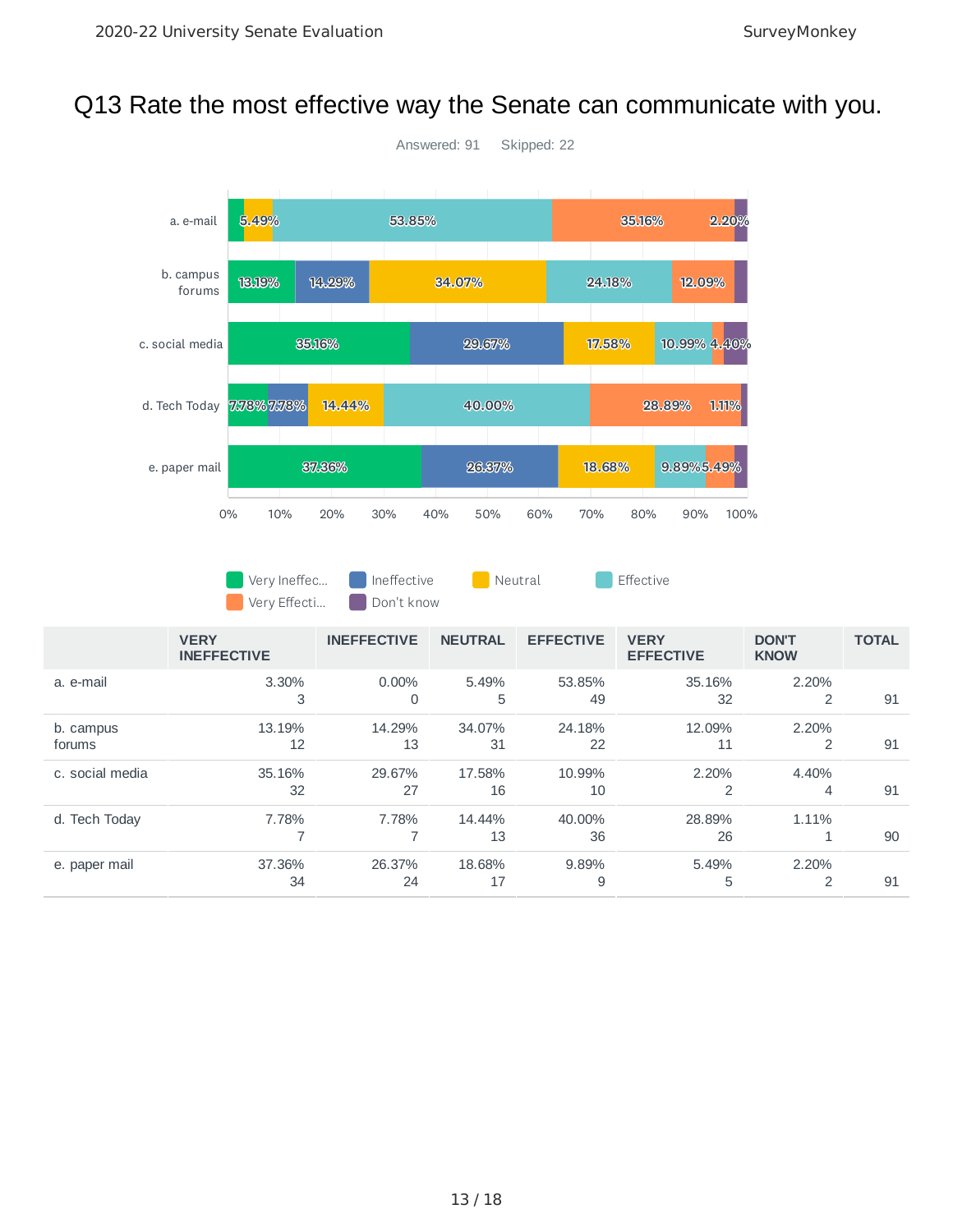#### Q14 Prioritize the kind of proposals the Senate should spend more time on.



Most Time 2nd Most Ti... 3rd Most Ti...

|                                                     | <b>MOST TIME</b> | <b>2ND MOST TIME</b> | <b>3RD MOST TIME</b> | <b>TOTAL</b> |
|-----------------------------------------------------|------------------|----------------------|----------------------|--------------|
| a. Shared Governance                                | 47.13%<br>41     | 26.44%<br>23         | 26.44%<br>23         | 87           |
| b. Use of University Resources                      | 40.23%<br>35     | 39.08%<br>34         | 20.69%<br>18         | 87           |
| c. Policies on appointment and promotion of faculty | 24.14%<br>21     | 28.74%<br>25         | 47.13%<br>41         | 87           |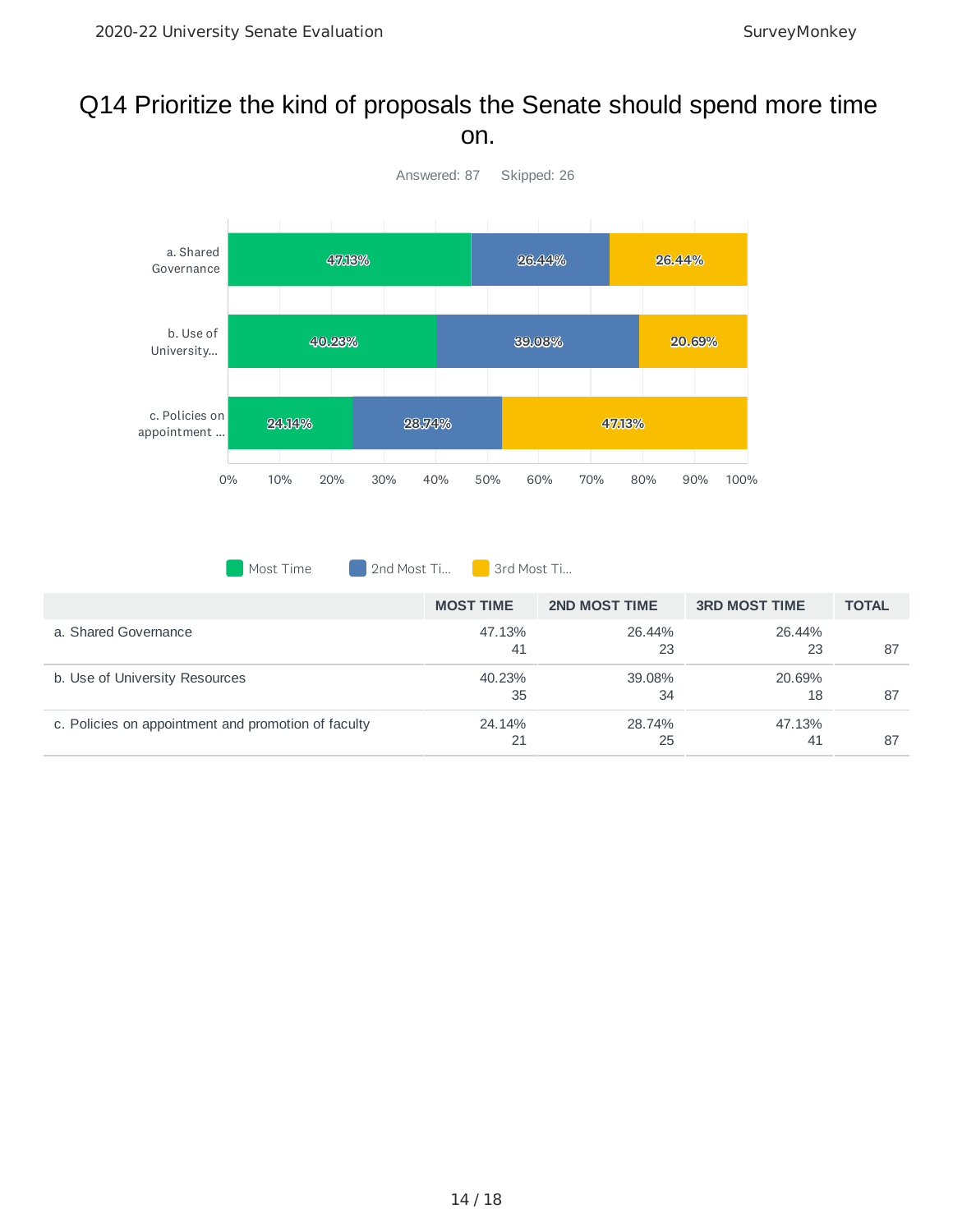#### Q15 The Zoom platform has had a positive effect on campus and public engagement with the Senate.

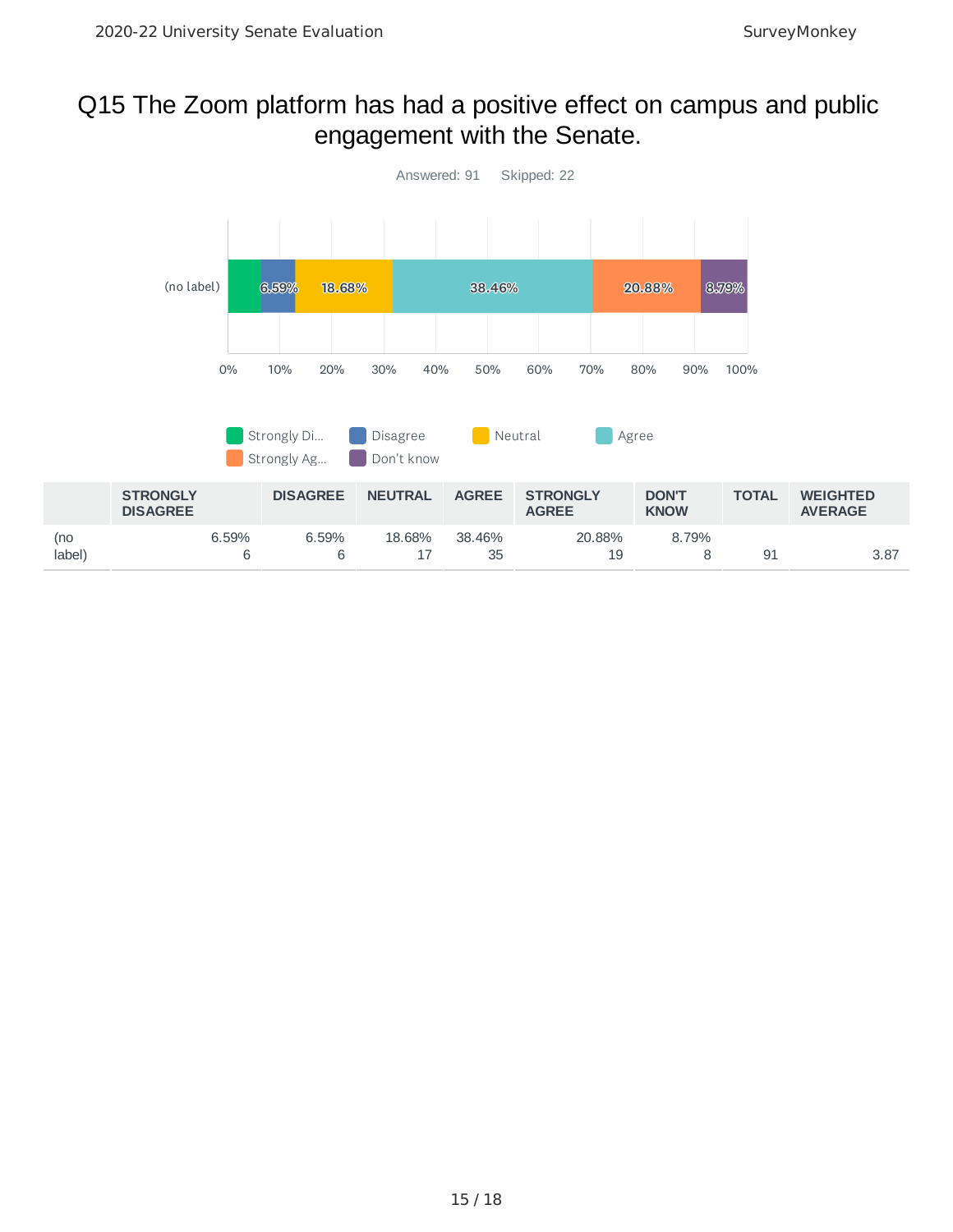#### Q16 The Senate should retain the Zoom/internet meeting platform even after we are able to meet in person.

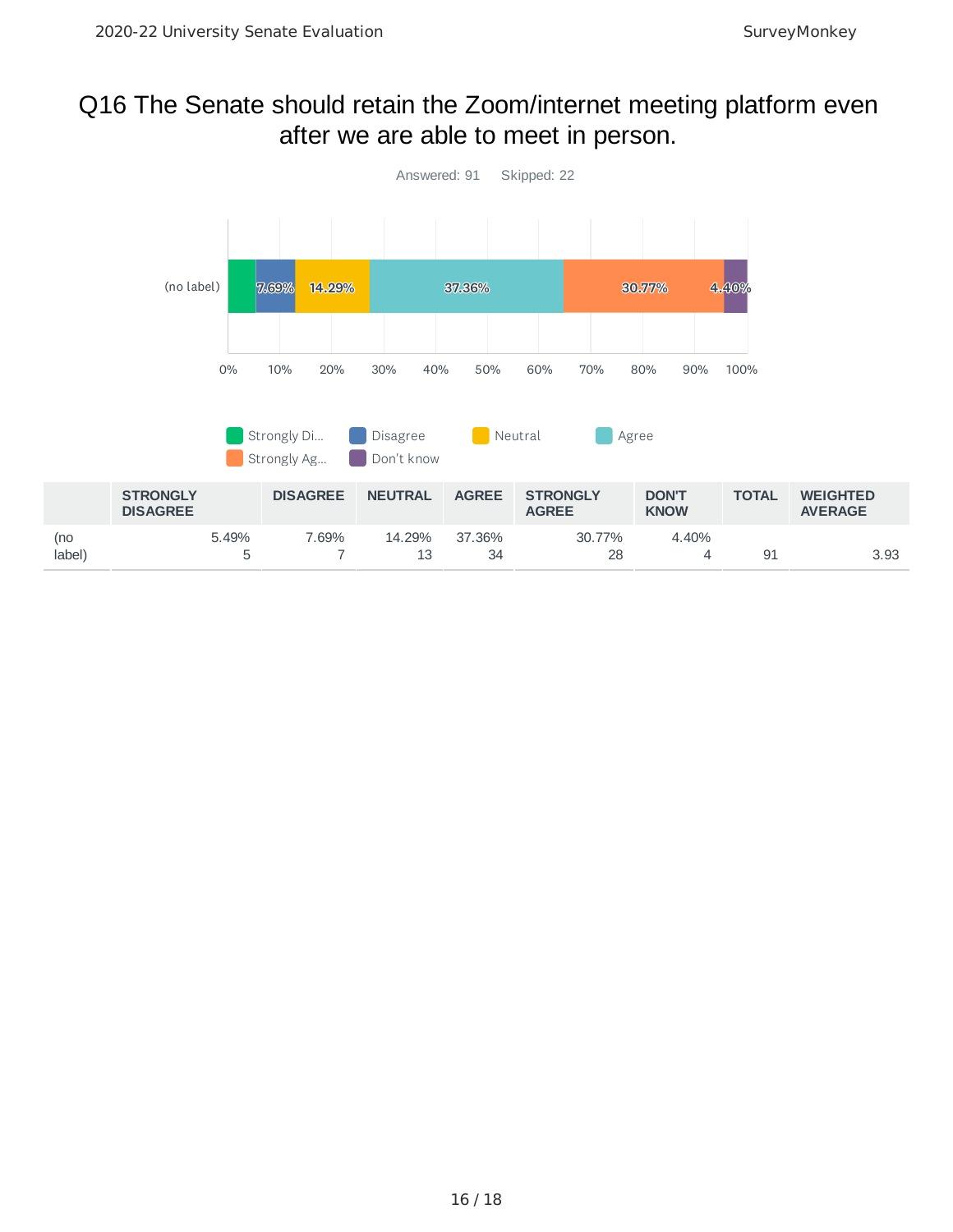# Q17 How can the Senate better meet your needs?

Answered: 37 Skipped: 76